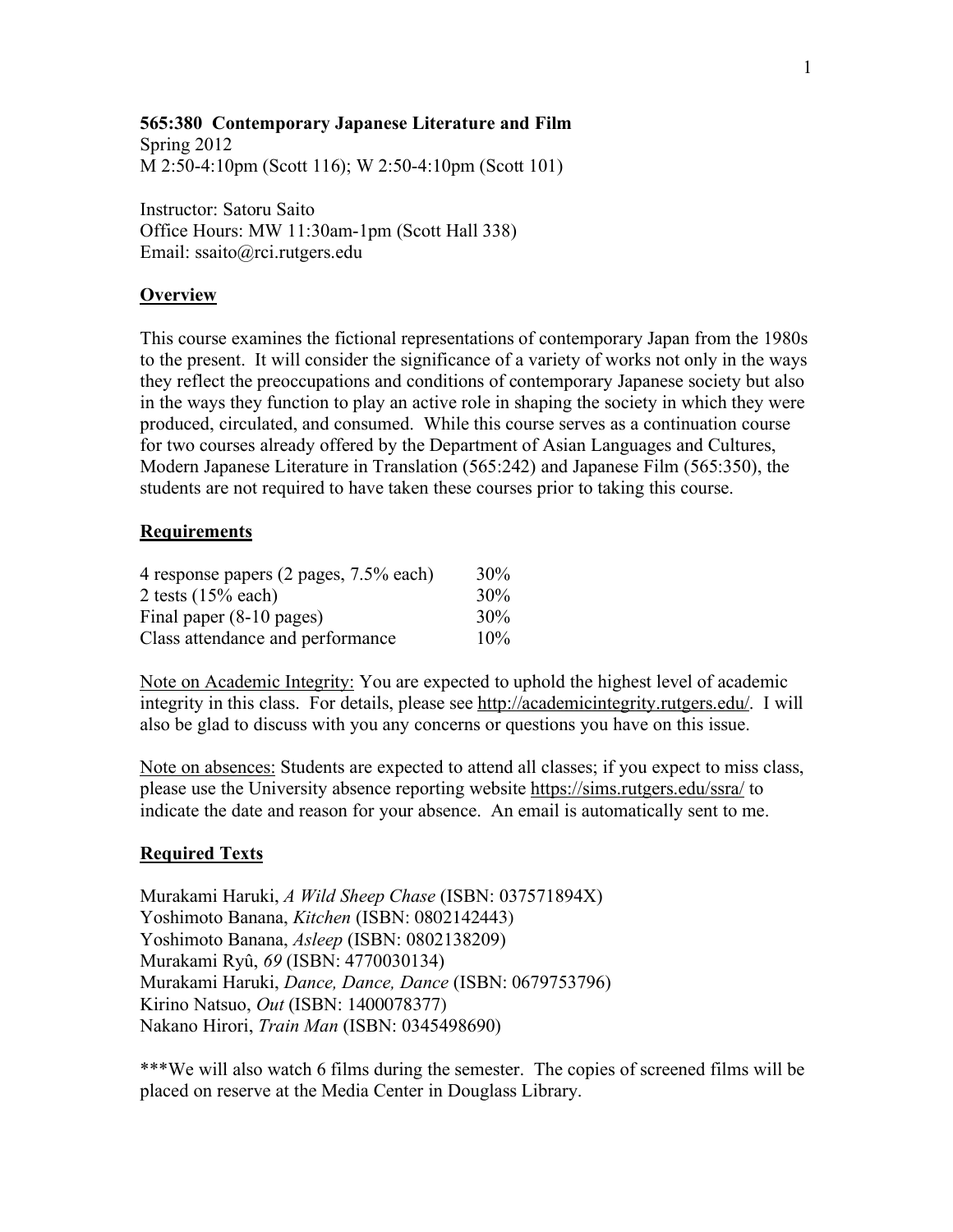## **Schedule (subject to change)**

## 1/18 Introduction

## **UNIT I: Archetypes of Contemporary Japanese Fictions**

- 1/23 Morita Yoshimitsu, *The Family Game* (1983)
- 1/25 *The Family Game*, cont'd
- 1/30 Murakami Haruki, *A Wild Sheep Chase* (1982)
- 2/1 RESPONSE #1 DUE; discussion

## **UNIT II: Traumas of Modern Existence**

- 2/6 Kore-eda Hirokazu, *Maboroshi* (1995)
- 2/8 *Maboroshi*, cont'd
- 2/13 Yoshimoto Banana, "Kitchen" (1988) from *Kitchen*, "Night and Night's Travelers" (1989) and "Asleep" (1989) from *Asleep*
- 2/15 RESPONSE #2 DUE; discussion

## **UNIT III: Stories of Youth**

- 2/20 Kitano Takeshi, *Kids Return* (1996)
- 2/22 *Kids Return*, cont'd
- 2/27 Murakami Ryû, *69* (1987)
- 2/29 RESPONSE #3 DUE; discussion
- 3/5 Review
- 3/7 TEST #1
- 3/12 NO CLASS: Spring Break
- 3/14 NO CLASS: Spring Break

#### **UNIT IV: The Japanese Fantastic Revisited**

- 3/19 Film screening, TBD
- 3/21 Film screening, TBD
- 3/26 Murakami Haruki, *Dance, Dance, Dance* (1988)
- 3/28 RESPONSE #4 DUE; discussion

#### **UNIT V: Women and Horror in Japanese Society**

- 4/2 Nakata Hideo, *Ringu* (1998)
- 4/4 *Ringu* cont'd
- 4/9 Kirino Natsuo, *Out* (1997)
- 4/11 RESPONSE #5 DUE; discussion